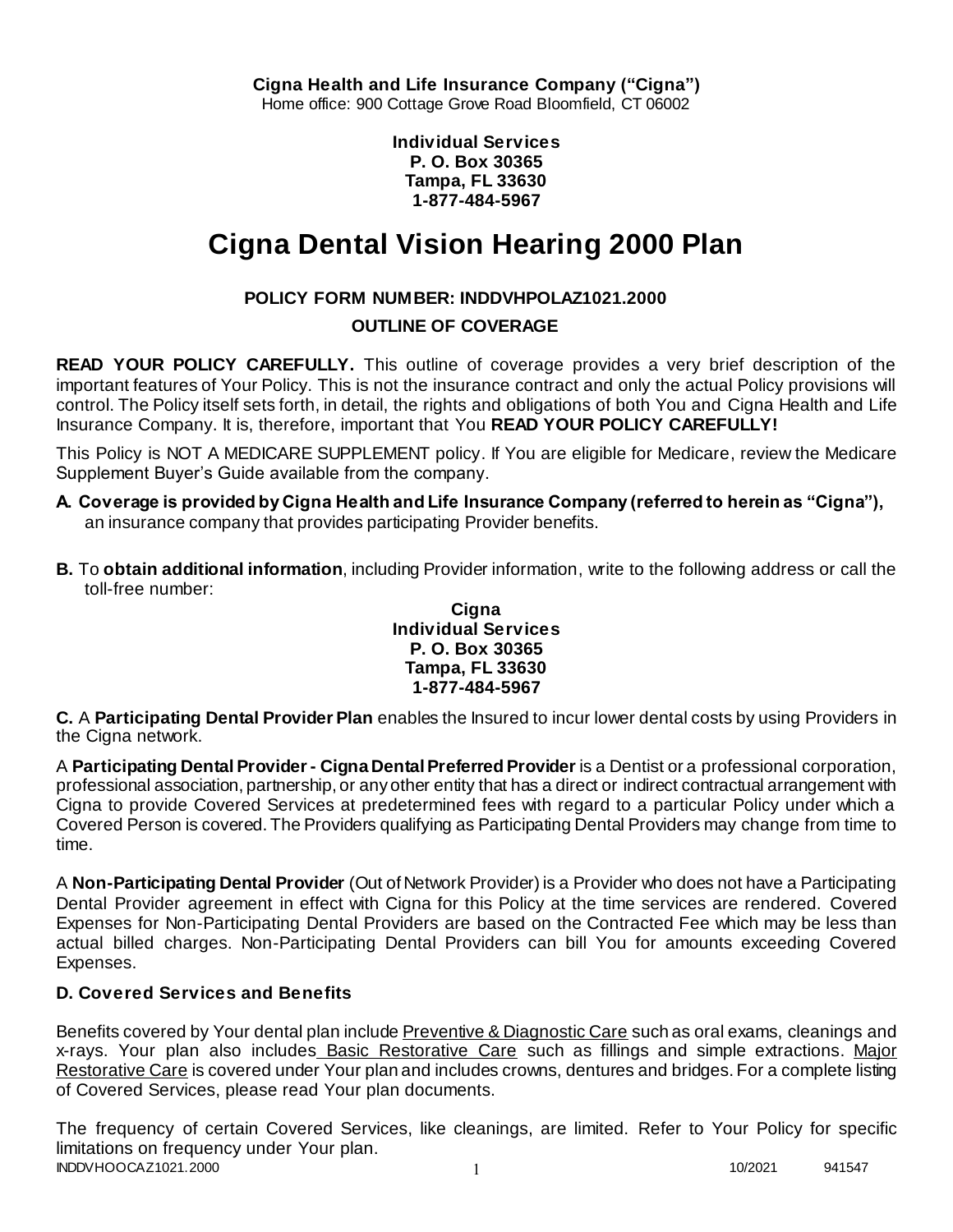### **Benefit Schedule**

The benefits outlined in the table below show the payment percentages for Covered Expenses **AFTER** any applicable Deductibles have been satisfied unless otherwise stated.

# **CIGNA DENTAL, VISION, AND HEARING INSURANCE** *The Schedule*

#### **For You and Your Dependents**

#### **The Schedule – Dental Benefits**

If You select a Participating Dental Provider, Your cost will be less than if You select a Non-Participating Dental Provider.

#### **Emergency Services**

The Benefit Percentage payable for Emergency Services charges made by a Non-Participating Dental Provider is the same Benefit Percentage as for Participating Dental Provider Charges. Dental Emergency services are required immediately to either alleviate pain or to treat the sudden onset of an acute dental condition. These are usually minor procedures performed in response to serious symptoms, which temporarily relieve significant pain, but do not effect a definitive cure, and which, if not rendered, will likely result in a more serious dental or medical complication.

#### **Dental Deductibles**

Dental Deductibles are expenses to be paid by You or Your Dependent. Dental Deductibles are in addition to any Coinsurance. Once the Dental Deductible maximum in The Schedule has been reached, You and Your family need not satisfy any further dental deductible for the rest of that year.

#### **Participating Dental Provider Payment**

Participating Dental Provider services are paid based on the Contracted Fee agreed upon by the Provider and Cigna.

#### **Non-Participating Dental Provider Payment**

Non-Participating Dental Provider services are paid based on the Contracted Fee.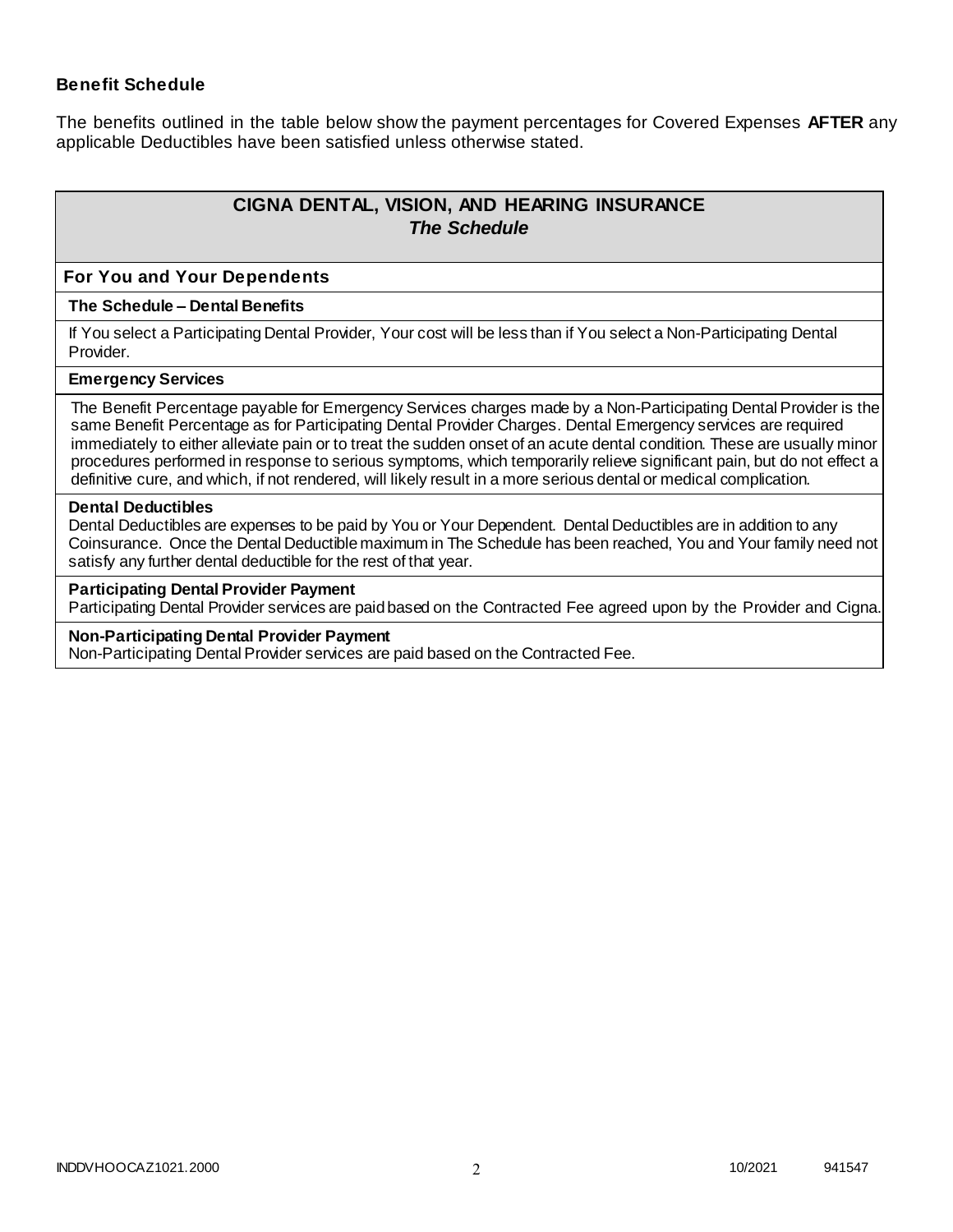| DENTAL BENEFIT HIGHLIGHTS                                                                                                                                                                                                                                                 |                                                  |
|---------------------------------------------------------------------------------------------------------------------------------------------------------------------------------------------------------------------------------------------------------------------------|--------------------------------------------------|
| Classes I, II, III<br><b>Calendar Year Maximum</b>                                                                                                                                                                                                                        | \$1,500 per person                               |
| <b>Calendar Year Dental Deductible</b><br>Individual                                                                                                                                                                                                                      | \$100 per person<br>Not Applicable to Class I    |
| Class I                                                                                                                                                                                                                                                                   | The Percentage of Covered Expenses the Plan Pays |
| Preventive Care<br>Oral Exams<br>Routine Cleanings<br>Routine X-rays<br>Non-Routine X-rays<br><b>Fluoride Application</b><br><b>Sealants</b><br>Space Maintainers (non-orthodontic)<br>Emergency Care to Relieve Pain                                                     | 100%                                             |
| <b>Class II</b>                                                                                                                                                                                                                                                           | The Percentage of Covered Expenses the Plan Pays |
| <b>Basic Restorative</b><br>Fillings<br>Surgical Extraction of Impacted Teeth<br>Oral Surgery, Simple Extractions<br>Relines, Rebases, and Adjustments<br>Repairs - Bridges, Crowns, and Inlays<br>Repairs - Dentures                                                     | 70% after dental deductible                      |
| <b>Class III</b>                                                                                                                                                                                                                                                          | The Percentage of Covered Expenses the Plan Pays |
| <b>Major Restorative</b><br>Crowns / Inlays / Onlays<br>Root Canal Therapy / Endodontics<br><b>Minor Periodontics</b><br><b>Major Periodontics</b><br>Oral Surgery, All Except Simple Extractions<br>Prosthesis Over Implant<br>Anesthetics<br>Dentures<br><b>Bridges</b> | 50% after dental deductible                      |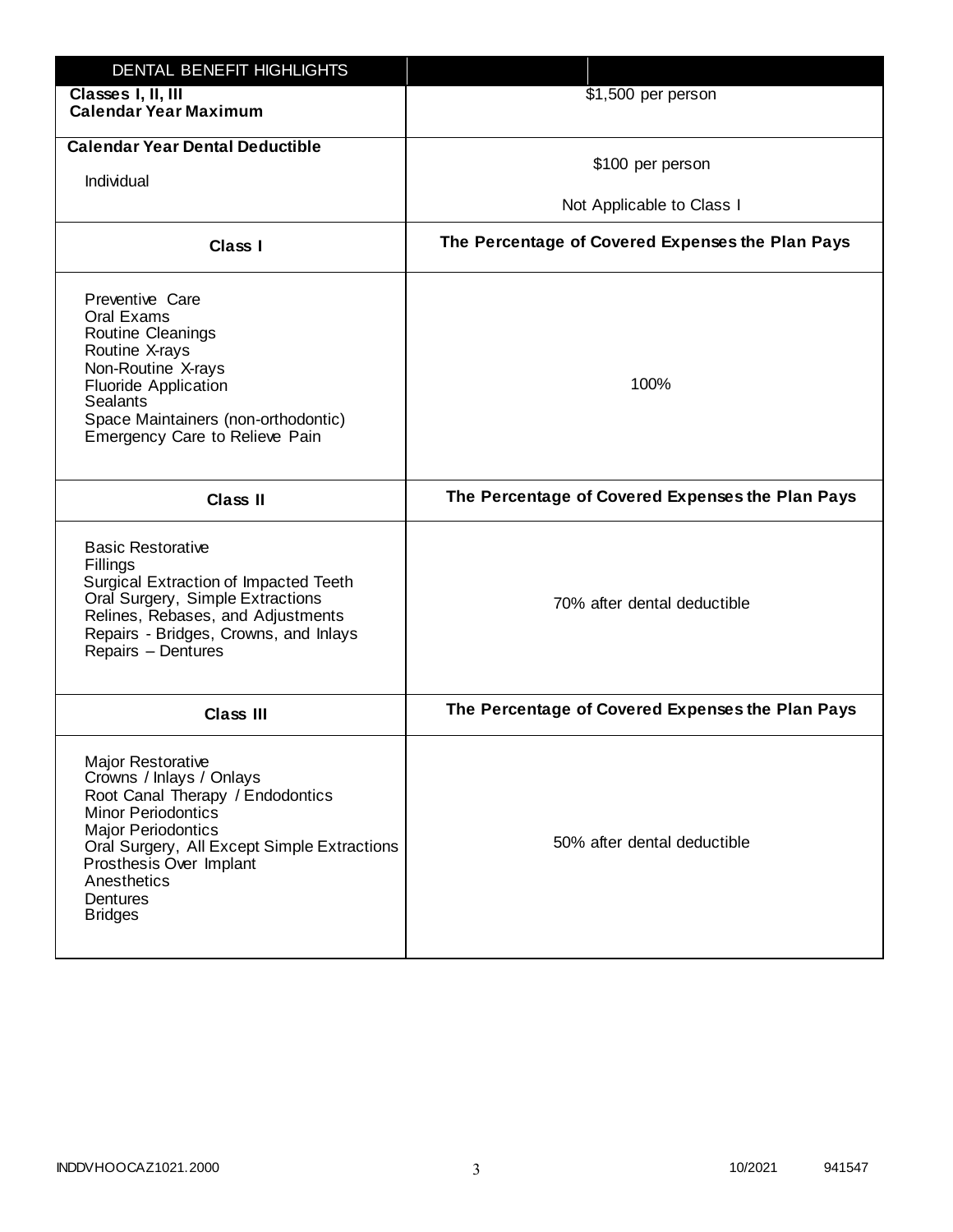| The Schedule - Vision Benefits                                                                  |                                                                                         |
|-------------------------------------------------------------------------------------------------|-----------------------------------------------------------------------------------------|
| VISION BENEFIT HIGHLIGHTS                                                                       |                                                                                         |
| Eye Examinations, including refraction                                                          | The plan pays 50% of expenses, not to exceed a \$75 calendar<br>year maximum per person |
| Materials (corrective eyeglasses or contact<br>lenses, including fittings and follow-up visits) | \$200 calendar year maximum per person                                                  |

| The Schedule - Hearing Benefits                             |                                        |
|-------------------------------------------------------------|----------------------------------------|
| <b>HEARING BENEFIT HIGHLIGHTS</b>                           |                                        |
| <b>Hearing Examinations</b>                                 | \$50 calendar year maximum per person  |
| Materials (Hearing Aids, including fittings<br>and repairs) | \$500 calendar year maximum per person |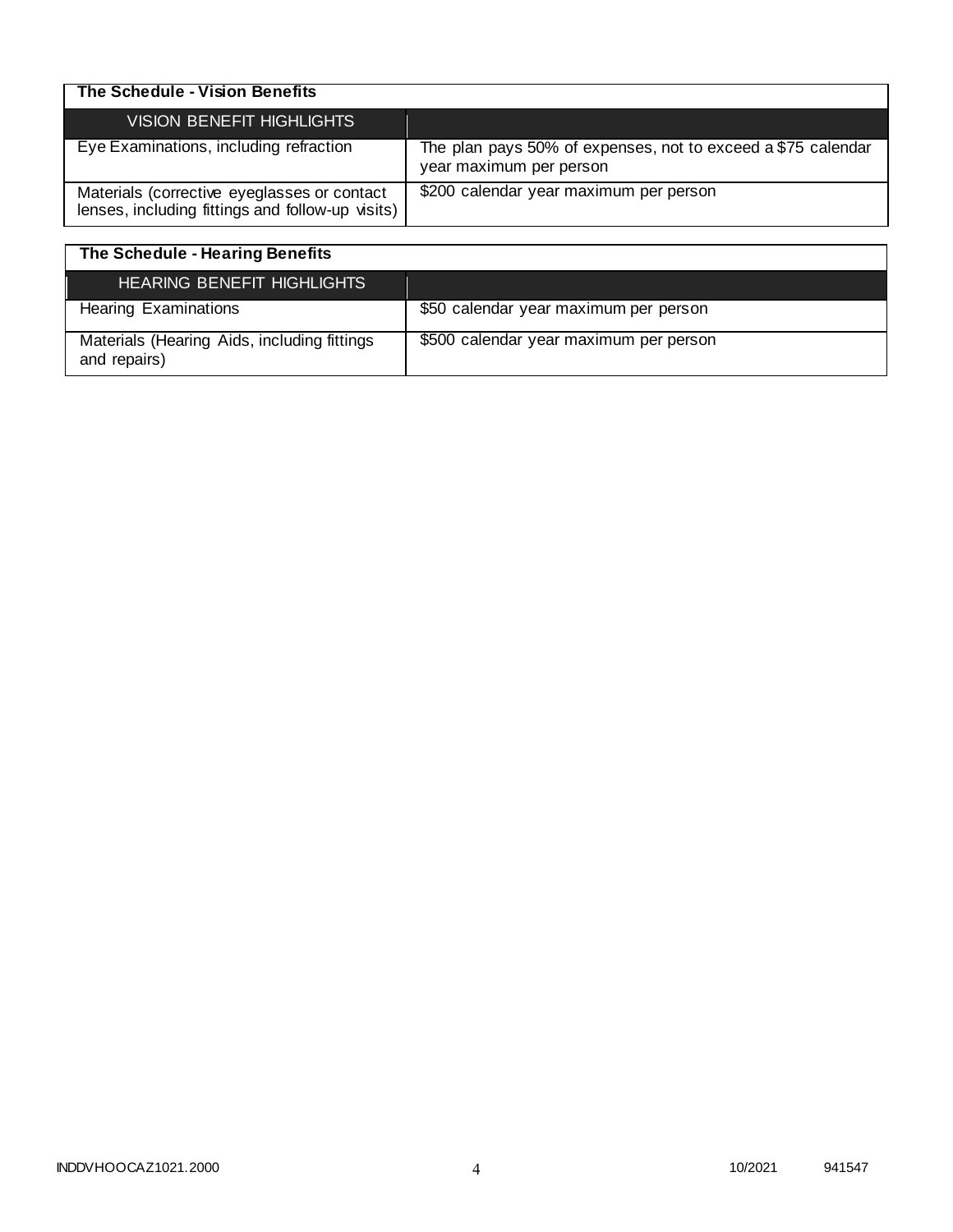# **Waiting Periods**

A Covered Person may access their dental, vision, and hearing benefit insurance once he or she has satisfied the following waiting periods.

- there is no waiting period for Class I or II dental benefits or for vision and hearing benefits.
- after 12 consecutive months of coverage dental benefits will increase to include the list of Class III procedures.

### **Missing Teeth Limitation**

There is no payment for replacement of teeth that are missing when a person first becomes insured. This payment limitation no longer applies after 24 months of continuous coverage.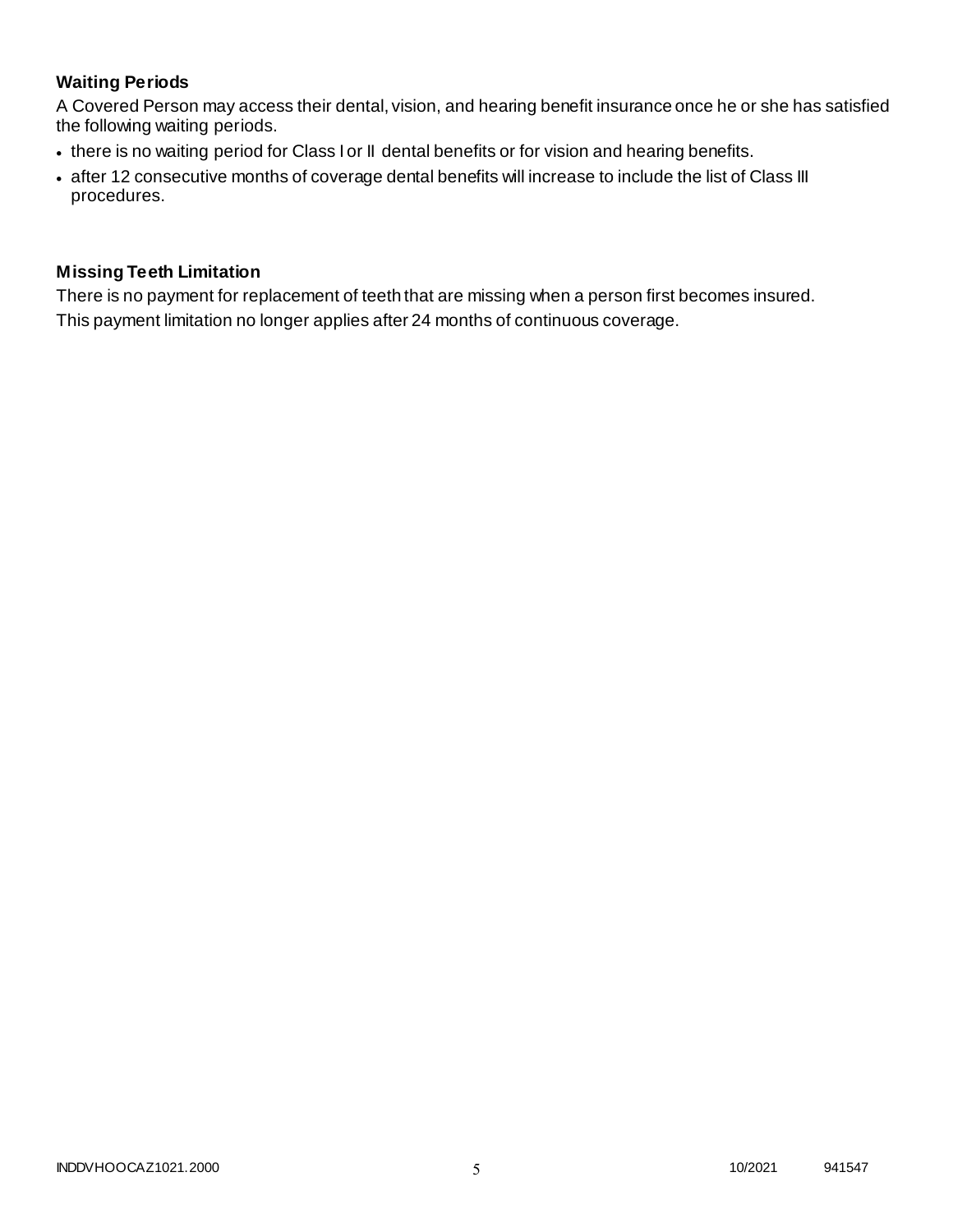# **E. Insured's Financial Responsibility**

The Insured is responsible for paying the monthly or quarterly premium on a timely basis. The Insured is also responsible to pay Providers for charges that are applied to the Deductibles, Coinsurance, and any amounts charged by Non-Participating Dental Providers in excess of the Contracted Fee. In addition, any charges for Medically Necessary and/or Dentally Necessary items that are excluded under the Policy are the responsibility of the Insured.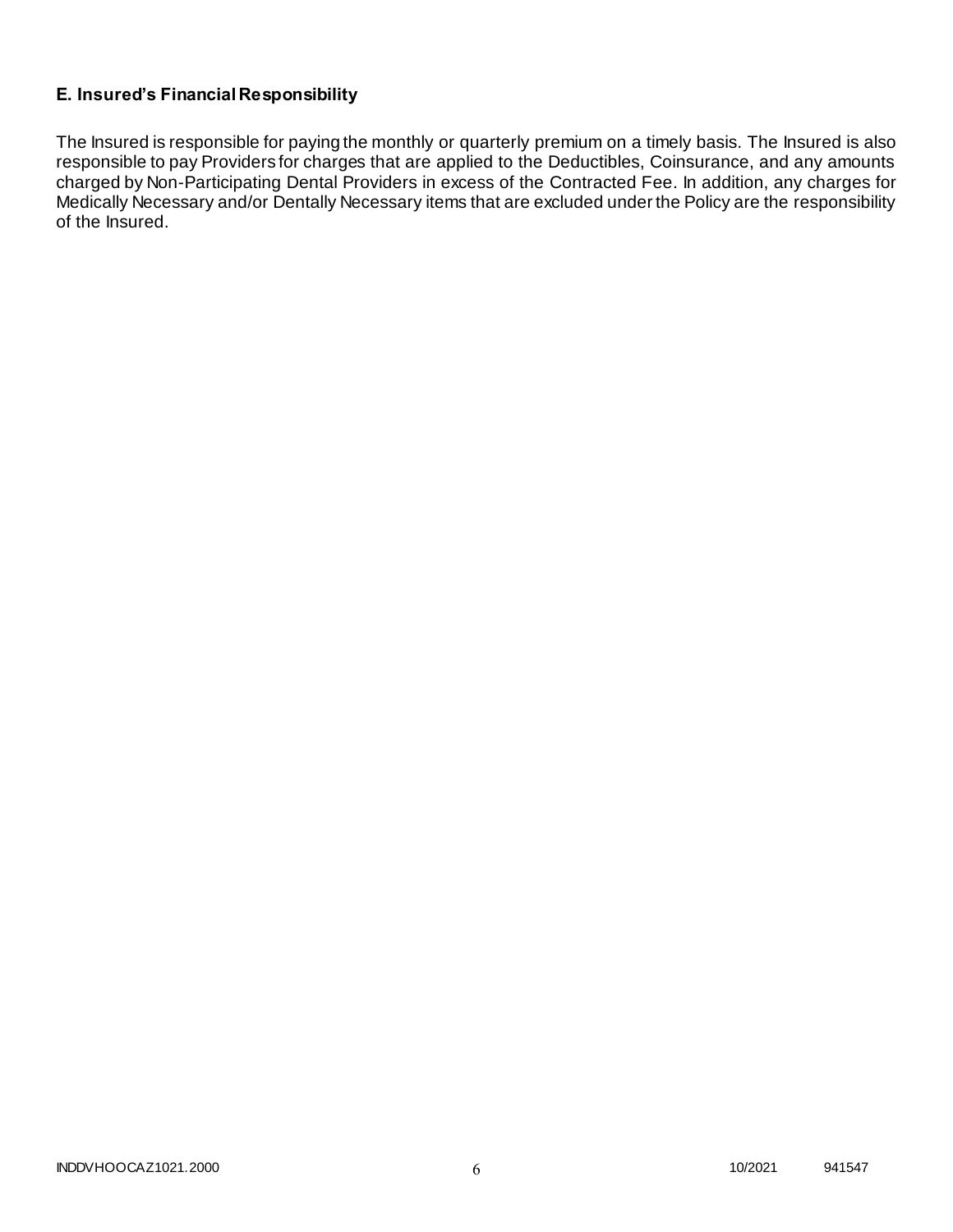# **F. Exclusions And Limitations: What Is Not Covered By This Policy**

# **Expenses Not Covered**

Covered Expenses will not include, and no payment will be made for:

- procedures which are not included in the list of Covered Dental Services, Covered Vision Services, or Covered Hearing Services;
- cone beam imaging;
- instruction for plaque control, oral hygiene and diet;
- core build-ups;
- veneers;
- precious or semi-precious metals for crowns, bridges and abutments;
- restoration of teeth which have been damaged by erosion, attrition or abrasion;
- bite registrations; precision or semi-precision attachments; or splinting;
- implants or implant related services;
- orthodontic treatment, except for the treatment of cleft lip and cleft palate;
- general anesthesia or intravenous sedation, when used for the purposes of anxiety control or patient management is not covered; may be considered only when medically or dentally necessary and when in conjunction with covered complex oral surgery;
- athletic mouth guards;
- services performed solely for cosmetic reasons;
- personalization or decoration of any dental device or dental work;
- replacement of an appliance per benefit guidelines;
- services that are deemed to be medical in nature;
- services and supplies received from a hospital;
- prescription drugs;
- plano lenses:
- VDT (video display terminal)/computer eyeglass benefit;
- medical or surgical treatment of the eyes;
- any type of corrective vision surgery, including LASIK surgery, radial ketatonomy (RK), automated lamellar keratoplasty (ALK), or conductive keratoplasty (CK);
- Orthoptic or vision training and any associated supplemental testing;
- any eye examination, or any corrective eyewear, required by an employer as a condition of employment;
- safety eyewear;
- sub-normal vision aids or non-prescription lenses;
- Magnification or low vision aids not shown as covered in the Schedule of Vision Coverage;
- Assistive Listening Devices (ALDs);
- medical and/or surgical treatment of the internal or external structures of the ear, including but not limited to Cochlear implants;
- Hearing Aids not prescribed by a Licensed Hearing Care Professional;
- ear protective devices or plugs;
- Hearing Aids maintenance/service contracts, ear molds and other miscellaneous repairs;
- Hearing Aids purchased online or over the counter (OTC); or
- Disposable Hearing Aids.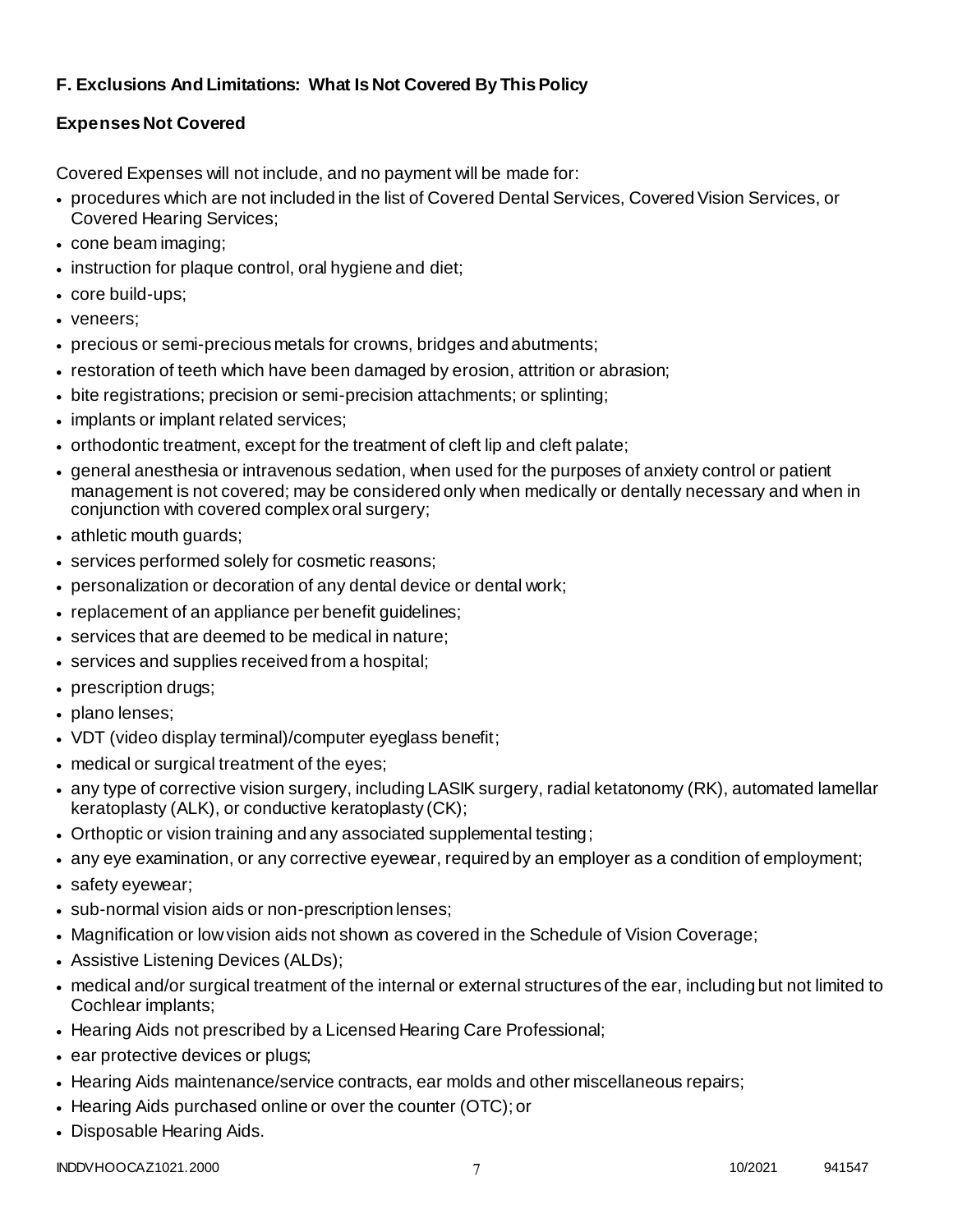### **General Limitations**

No payment will be made for expenses incurred for You or any one of Your Dependents:

- For services not specifically listed as Covered Services in this Policy;
- For services or supplies that are not Medically Necessary;
- For services received before the Effective Date of coverage;
- For services received after coverage under this Policy ends;
- For services for which You have no legal obligation to pay or for which no charge would be made if You did not have insurance coverage;
- For Professional services or supplies received or purchased directly or on Your behalf by anyone, including a Provider, from any of the following:
	- **Yourself or Your employer;**
	- a person who lives in the Covered Person's home, or that person's employer;
	- a person who is that person's employer.
- for or in connection with an Injury arising out of, or in the course of, any employment for wage or profit;
- for or in connection with a Sickness which is covered under any workers' compensation or similar law;
- for charges made by a Hospital owned or operated by or which provides care or performs services for, the United States Government, if such charges are directly related to a condition which occurred while serving in the military or an associated auxiliary unit;
- services or supplies received due to an act of war, declared or undeclared while serving in the military or an associated auxiliary unit;
- to the extent that payment is unlawful where the person resides when the expenses are incurred;
- for charges which the person is not legally required to pay;
- for charges which would not have been made if the person had no insurance;
- to the extent that billed charges exceed the rate of reimbursement as described in the Schedule;
- for charges for unnecessary care, treatment or surgery;
- to the extent that You or any of Your Dependents is in any way paid or entitled to payment for those expenses by or through a public program, other than Medicaid;
- for or in connection with experimental procedures or treatment methods not approved by the American Dental Association or the appropriate dental specialty society;
- Procedures that are a covered expense under any other plan which provides dental, vision, or hearing benefits;
- To the extent that benefits are paid or payable for those expenses under the mandatory part of any auto insurance policy written to comply with a "no-fault" insurance law or an uninsured motorist insurance law. Cigna will take into account any adjustment option chosen under such part by You or any one of Your Dependents.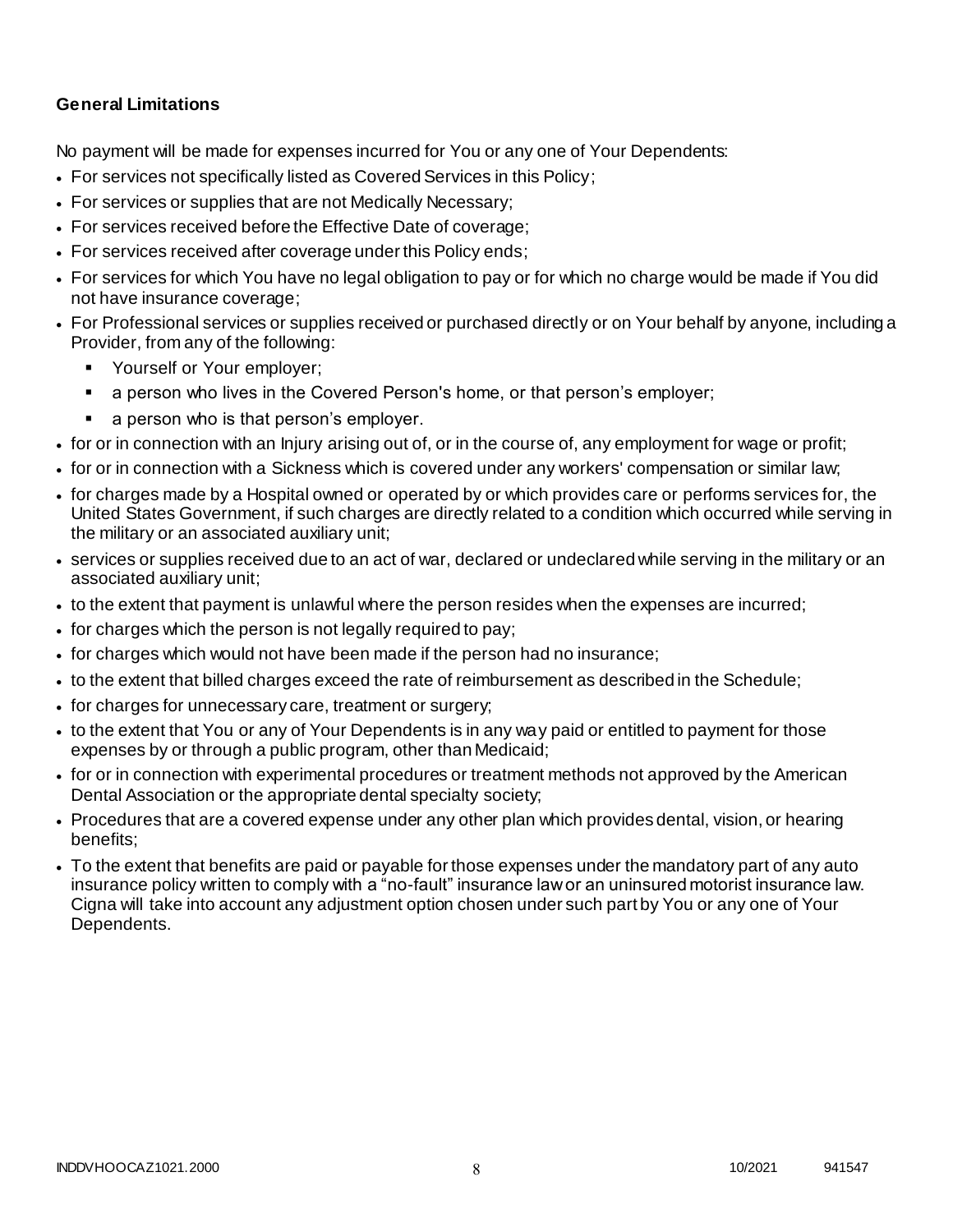### **G. Predetermination of Dental Benefits Program**

Predetermination of Benefits is a voluntary review of a Dentist's proposed treatment plan and expected charges. It is not preauthorization of service and is not required.

The treatment plan should include supporting pre-operative x-rays and other diagnostic materials as requested by Cigna's dental consultant. If there is a change in the treatment plan, a revised plan should be submitted.

Cigna will determine covered dental expenses for the proposed treatment plan. If there is no Predetermination of Benefits, Cigna will determine covered dental expenses when it receives a claim.

Review of proposed treatment is advised whenever extensive dental work is recommended when charges exceed **\$500**.

Predetermination of Benefits is not a guarantee of a set payment. Payment is based on the services that are actually delivered and the coverage in force at the time services are completed.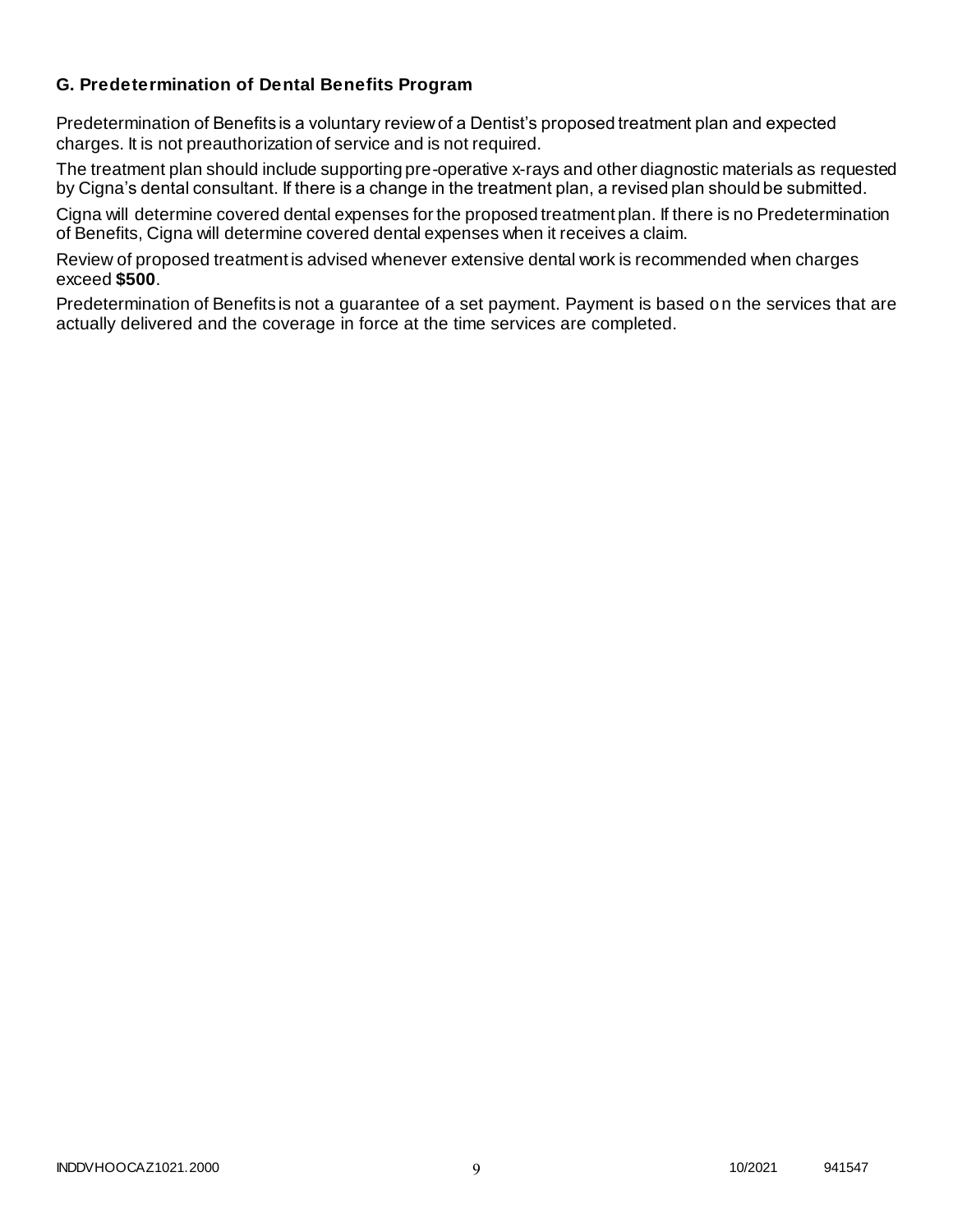### **H. General Provisions**

### **WHEN YOU HAVE A COMPLAINT OR AN APPEAL**

For the purposes of this section, any reference to "You," "Your" or "Yourself" also r efers to a representative or Provider designated by You to act on Your behalf, unless otherwise noted.

We want You to be completely satisfied with the care You receive. That is why We have established a process for addressing Your concerns and solving Your problems.

#### **Start with Member Services**

We are here to listen and help. If You have a concern regarding a person, a service, the quality of care, or contractual benefits, You can call Our toll-free number and explain Your concern to one of Our Customer Service representatives. You can also express that concern in writing. Please call or write to Us at the following:

Customer Services Toll-Free Number or address on mycigna.com, explanation of benefits or claim form

We will do Our best to resolve the matter on Your initial contact. If We need more time to review or investigate Your concern, We will get back to You as soon as possible, but in any case within 30 days.

If You are not satisfied with the results of a coverage decision, You can start the appeals p rocedure.

#### **Appeals Procedure**

Cigna has a two step appeals procedure for coverage decisions. To initiate an appeal, You must submit a request for an appeal in writing within 2 years of receipt of a denial notice. We will send written acknowledgement of Your appeal request within 5 business days after receipt. You should state the reason why You feel Your appeal should be approved and include any information supporting Your appeal. If You are unable or choose not to write, You may ask to register Your appeal by telephone. Call or write to Us at the toll-free number or address on Your Benefit Identification card, explanation of benefits or claim form. If the utilization review agent or the Appeals Committee concludes that the Covered Service should be provided or the claim for a Covered Service should be paid, We are bound by the decision.

#### **Level One Appeal**

Your appeal will be reviewed and the decision made by a utilization review agent not involved in the initial decision. Appeals involving Medical Necessity or clinical appropriateness will be considered by a health care professional.

For level one appeals, We will respond in writing with a decision within 30 calendar days after We receive an appeal for a postservice coverage determination.

If You are not satisfied with Our level-one appeal decision, You may request a level-two appeal.

#### **Level Two Appeal**

If You are dissatisfied with Our level one appeal decision, You may request a second review. To start a level two appeal, follow the same process required for a level one appeal.

Most requests for a second review will be conducted by the Appeals Committee, which consists of at least three people. Anyone involved in the prior decision may not vote on the Committee. For appeals involving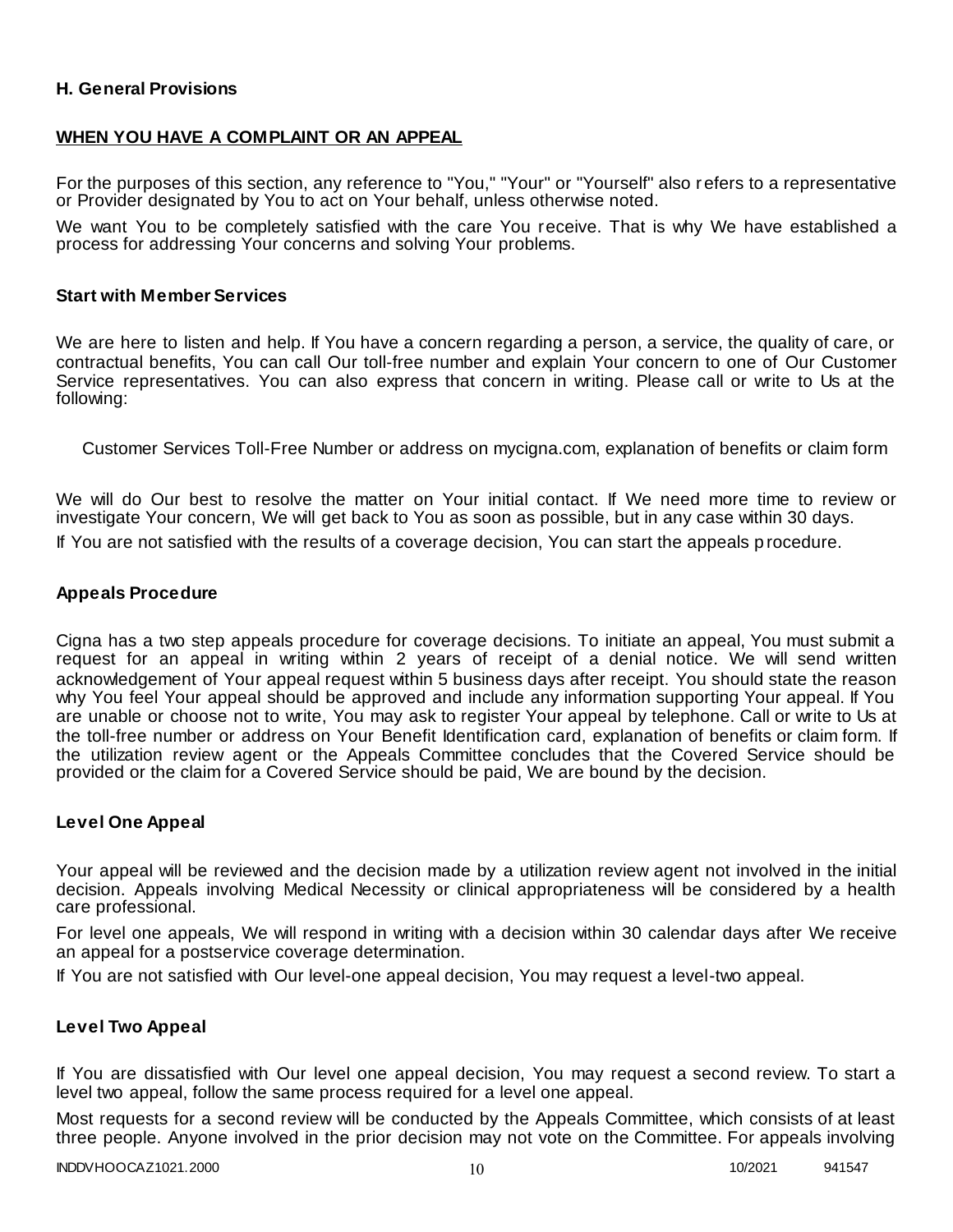Medical Necessity or clinical appropriateness, the Committee will consult with at least one Dentist reviewer in the same or similar specialty as the care under consideration, as determined by Cigna's Dentist reviewer. You may present Your situation to the Committee in person or by conference call.

For level two appeals We will acknowledge in writing that We have received Your request and schedule a Committee review. For postservice claims, the Committee review will be completed within 30 calendar days. You will be notified in writing of the Committee's decision within five working days after the Committee meeting, and within the Committee review time frames above if the Committee does not approve the requested coverage.

### **Notice of Benefit Determination on Appeal**

Every notice of an appeal decision will be provided in writing or electronically and, if an adverse determination, will include:

- (1) the specific reason or reasons for the denial decision;
- (2) reference to the specific Policy provisions on which the decision is based;
- (3) a statement that the claimant is entitled to receive, upon request and free of charge, reasonable access to and copies of all documents, records, and other Relevant Information as defined;
- (4) upon request and free of charge, a copy of any internal rule, guideline, protocol or other similar criterion that was relied upon in making the adverse determination regarding Your appeal, and an explanation of the scientific or clinical judgment for a determination that is based on a medical necessity, experimental treatment or other similar exclusion or limit.

#### **Relevant Information**

Relevant Information is any document, record, or other information which was relied upon in making the benefit determination; was submitted, considered, or generated in the course of making the benefit determination, without regard to whether such document, record, or other information was relied upon in making the benefit determination; demonstrates compliance with the administrative processes and safeguards required by federal law in making the benefit determination; or constitutes a statement of policy or guidance with respect to the plan concerning the denied treatment option or benefit or the claimant's diagnosis, without regard to whether such advice or statement was relied upon in making the benefit determination.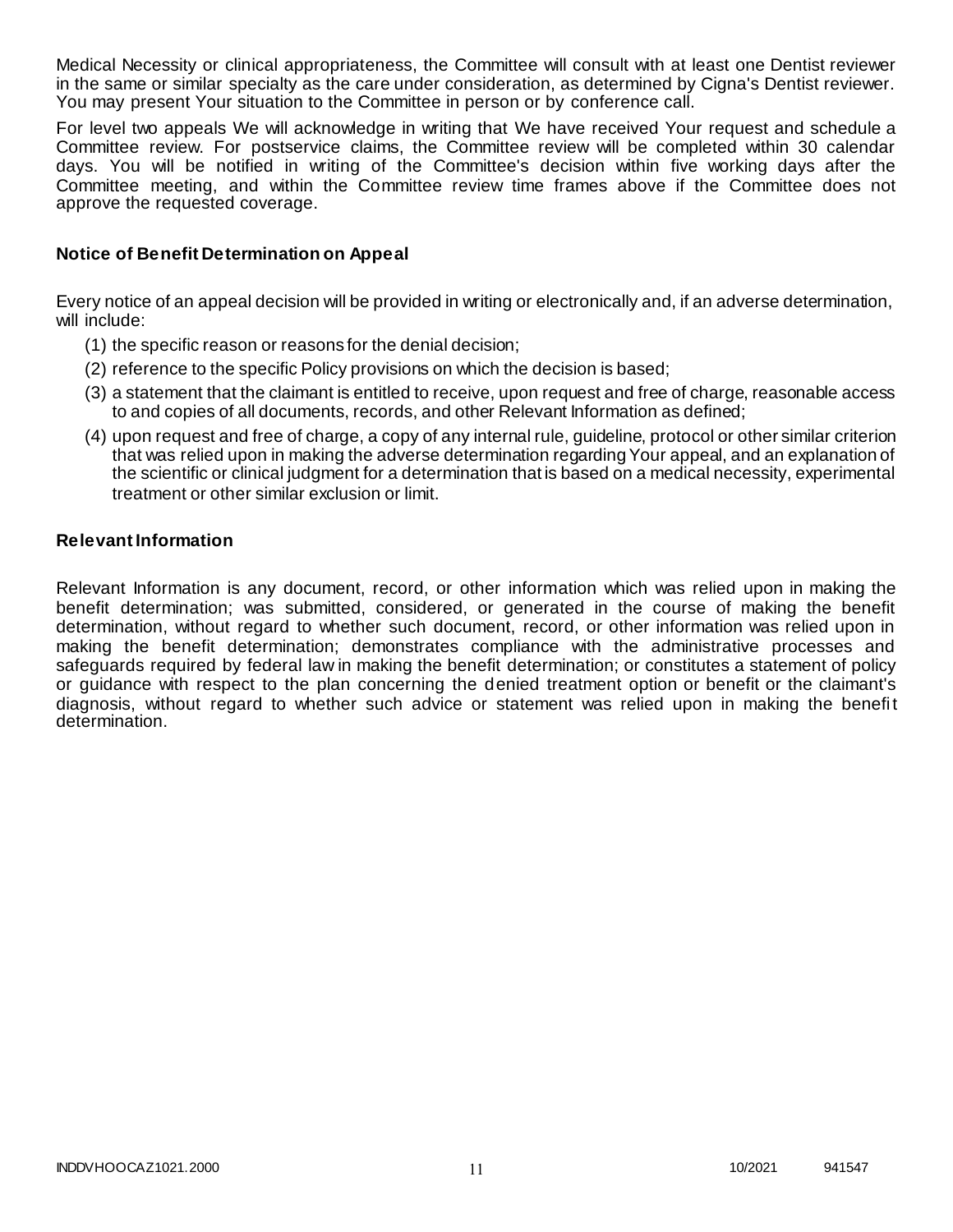# **I. Participating Dental Providers**

Cigna will provide a current list of Dentists currently participating with Cigna and their locations to each Covered Person upon request.

To verify if a Dentist is currently participating with Cigna and is accepting new Cigna Insureds, the Covered Person should visit Our website at mycigna.com.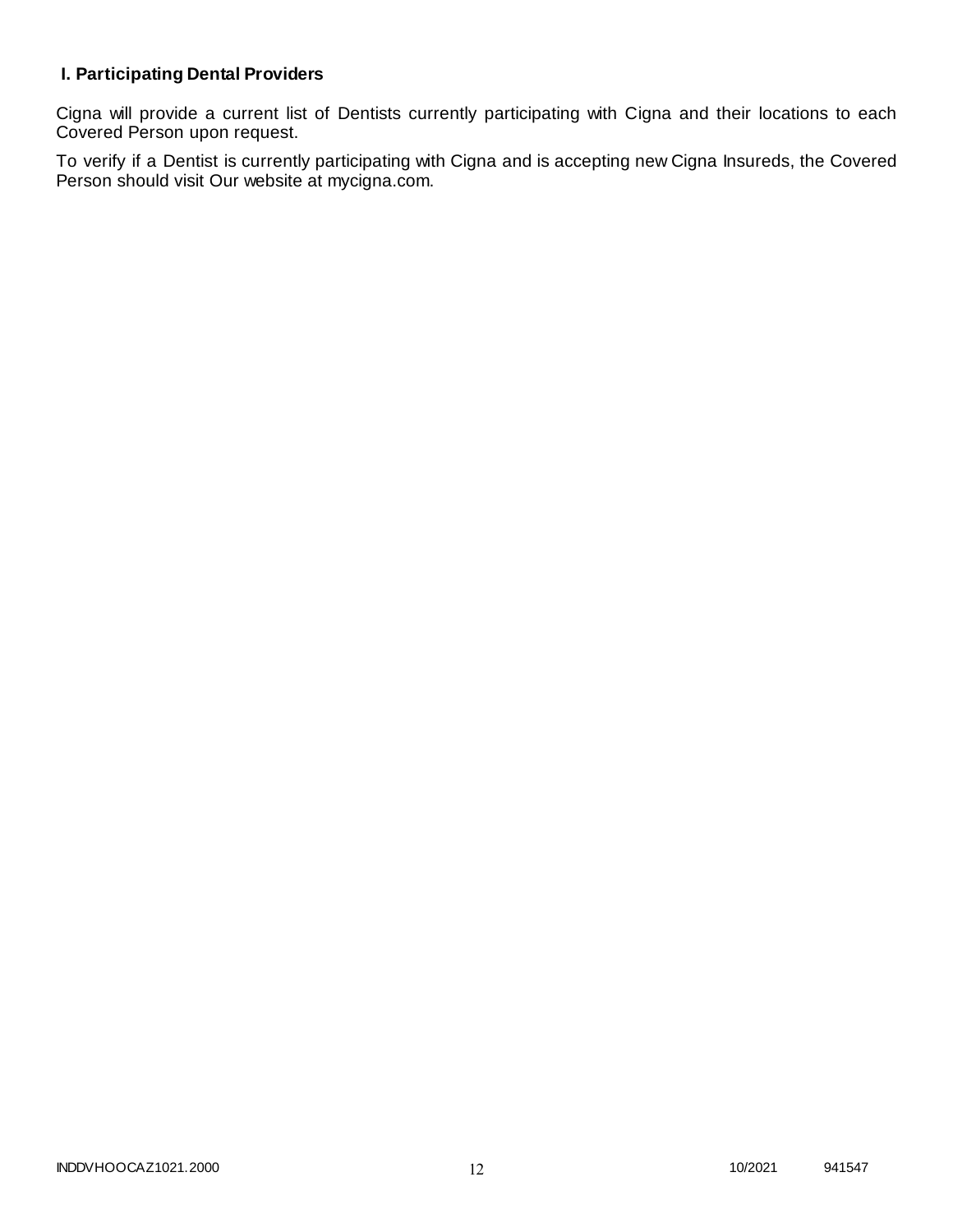### **J. Renewability, Eligibility, and Continuation**

1. The Policy will renew except for the specific events stated in the Policy. Cigna may change the premiums of the Policy with 60 days written notice to the Insured. However, Cigna will not refuse to renew or change the premium schedule for the Policy on an individual basis, but only for all Insureds in the same class and covered under the same Policy as You.

2. The individual plan is designed for residents of Arizona who are not enrolled under or covered by any other group or individual health coverage. You must notify Cigna of all changes that may affect any Covered Person's eligibility under the Policy.

3. You or Your Dependent(s) will become ineligible for coverage:

- When premiums are not paid according to the due dates and grace periods described in the premium section.
- With respect to Your Spouse, Domestic Partner, or partner to a Civil Union: when the Spouse is no longer married to the Insured or when the union is dissolved.
- With respect to You and Your Family Member(s): when You no longer meet the requirements listed in the Conditions of Eligibility section.
- The date the Policy terminates.
- When the Insured no longer lives in the Service Area.

4. If a Covered Person's eligibility under this Plan would terminate due to the Insured's death, divorce or if other Dependents would become ineligible due to age or no longer qualify as dependents for coverage under this Plan; except for the Insured's failure to pay premium, the Covered Person's insurance will be continued if the Covered Person exercising the continuation right notifies Cigna and pays the appropriate monthly premium within 60 days following the date this Policy would otherwise terminate. Any waiting periods in the new Plan will be considered as being met to the extent coverage was in force under this Plan.